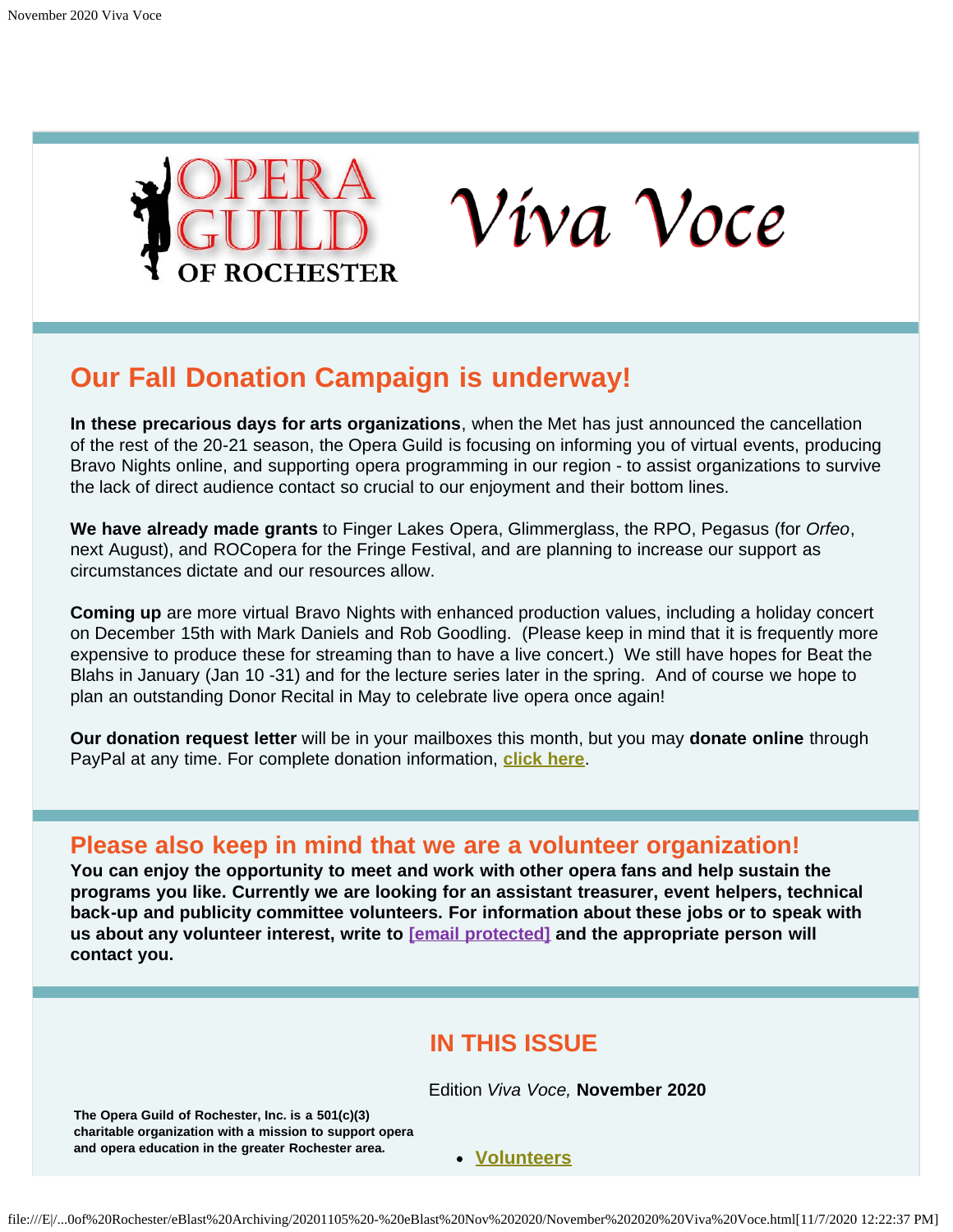**The Guild presents free opera lectures at local libraries, tours to productions of local opera companies and the Metropolitan Opera in New York City, and our popular Beat-the-Blahs, Haskell Rosenberg Memorial Series, at Temple B'rith Kodesh in Brighton.**

**This newsletter is sent via eMail each month, currently to over 3,000 subscribers. For a free subscription send your contact details, including your eMail address, to [email [protected\].](file:///cdn-cgi/l/email-protection#acc3dcc9decdcbd9c5c0c8c3cadec3cfc4c9dfd8c9deeccbc1cdc5c082cfc3c1)**

**Our Website and Facebook pages serve as a clearinghouse for local and regional opera, concert, and recital information, with links to other music organizations in our area. Please visit our Website at [operaguildofrochester.org](http://operaguildofrochester.org/).**

**For up-to-date information on opera-related news and events, please visit us on [facebook.com/OperaGuildofRochester](http://facebook.com/OperaGuildofRochester).**



**Some events are now being recorded. Click the YouTube logo to visit us there.**



<span id="page-1-0"></span>**Reader Article submission deadline for the next issue is the 15th of the previous month.**

- **[This Month](#page-1-0)**
- **[Streaming](#page-2-0)**
- **[OnLine Opera Education](#page-2-1)**
- **[FingerLakes Opera](#page-3-0)**
- **[The Met](#page-5-0)**
- **[Bravo Nights](#page-7-0)**
- **[Great Opera-tunities](#page-7-1)**
- **[Eastman Opera Theatre](#page-8-0)**
- **[Teatro Grattacielo](#page-8-1)**
- **[Nickel City Opera](#page-9-0)**
- **[Canadian Opera](#page-0-1)**
- **[Donations and Tax Receipt Note](#page-12-0)**
- **[News from your Opera Guild](#page-13-0)**
- **[New Feature!](#page-13-1)**
- **[Rose-Marie Klipstein](#page-14-0)**
- **[Founding and Re-founding of FingerLakes](#page-15-0) [Opera](#page-15-0)**
- **[Pegasus 2020 Virtual Fall Season](#page-16-0)**
- **[Pegasus Early Music](#page-17-0)**



November 2 - 15 **[MetOpera.org](#page-5-0)** Two-week tour of opera history November 5 - 8 (virtual) **[Eastman Opera Theatre](#page-8-0)** Lyric Etudes (MetOpera.org) November (all month) **[Teatro Grattaciello](#page-8-1)** Gigli: 100 Years at the Met

November 21 Met Stars Live in Concert Sonya Yoncheva (in Germany)

#### **[Return to Contents](#page-0-2)**

We are very fortunate to have a great variety of streamed opera presentations at no charge during this time. See [operaguildforochester.org](http://operaguildofrochester.org/) for weekly listings of Metropolitan Opera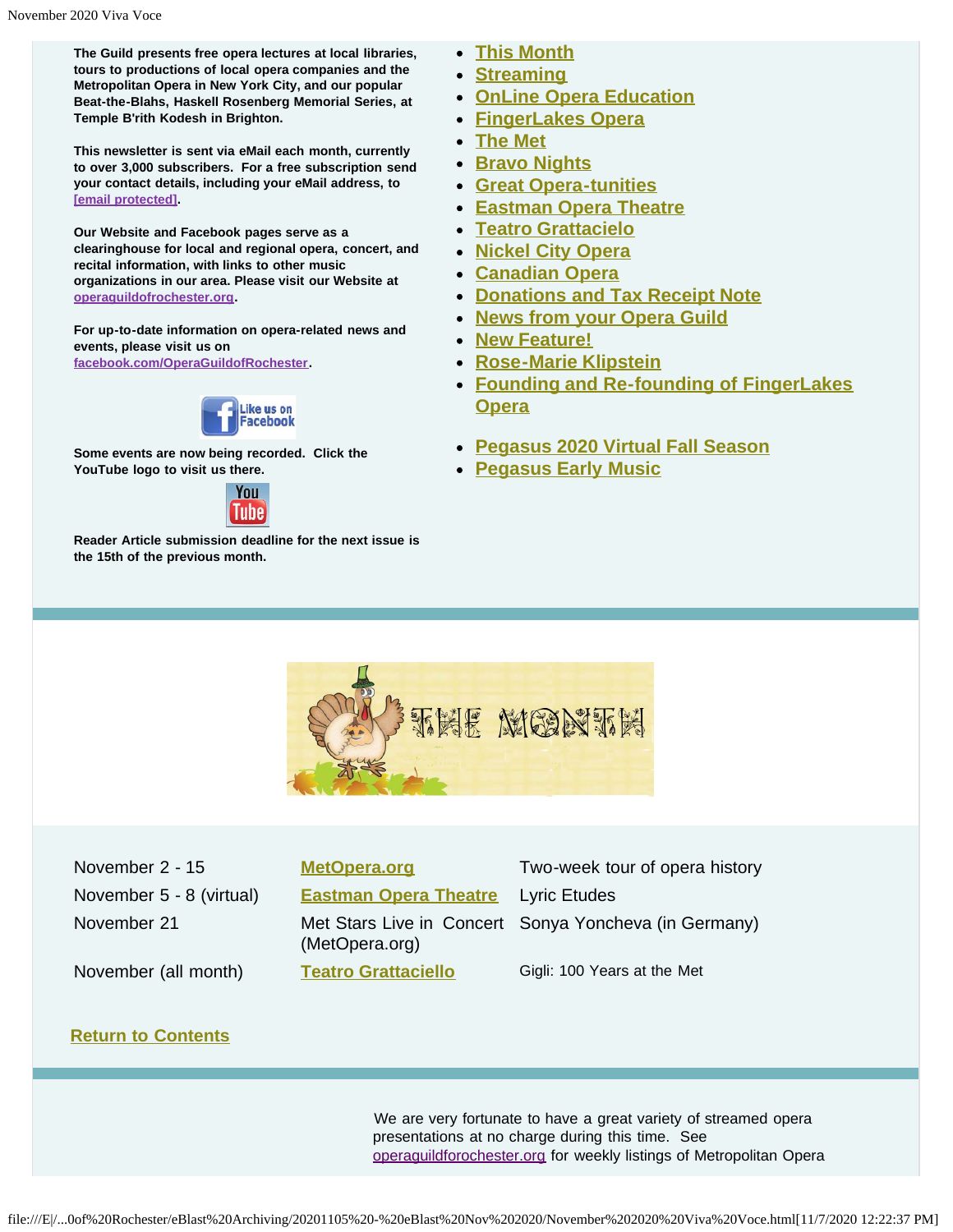<span id="page-2-0"></span>

offerings, among others. For a purportedly **complete listing of streamed opera showings, including European and other international houses, go to** [operawire.com](http://www.operawire.com/)

**Another great site** for all kinds of listings, including opera streaming schedules, is [bachtrack.com](http://bachtrack.com/).

**[Return to Contents](#page-0-2)**

# **Online Opera Education for Young and Old**

.

<span id="page-2-1"></span>

Join Music Director Joseph Colaneri at on Saturday nights 6:30 p.m. EDT fora six-episode series offering insights on the operatic art form.

Created with the support of the Glimmerglass Festival Guild, the series will offer a brief episode Saturdays at 6:30 p.m. Each episode can be viewed on the **[Glimmerglass Festival website](https://glimmerglass.org/events/keeping-time-colaneri-1/)** or our **[YouTube channel](https://youtu.be/Zq6msRgy_UY)**. Can't make it at 6:30 p.m.? Check back to view the episodes on your own time.



Created with the support of the Glimmerglass Festival Guild, the series will offer a brief episode Saturdays at 6:30 p.m. Each episode can be viewed on the **[Glimmerglass Festival](https://glimmerglass.org/events/keeping-time-colaneri-1/) [website](https://glimmerglass.org/events/keeping-time-colaneri-1/)** or our **[YouTube channel](https://youtu.be/Zq6msRgy_UY)**. Can't make it at 6:30 p.m.? Check back to view the episodes on your own time.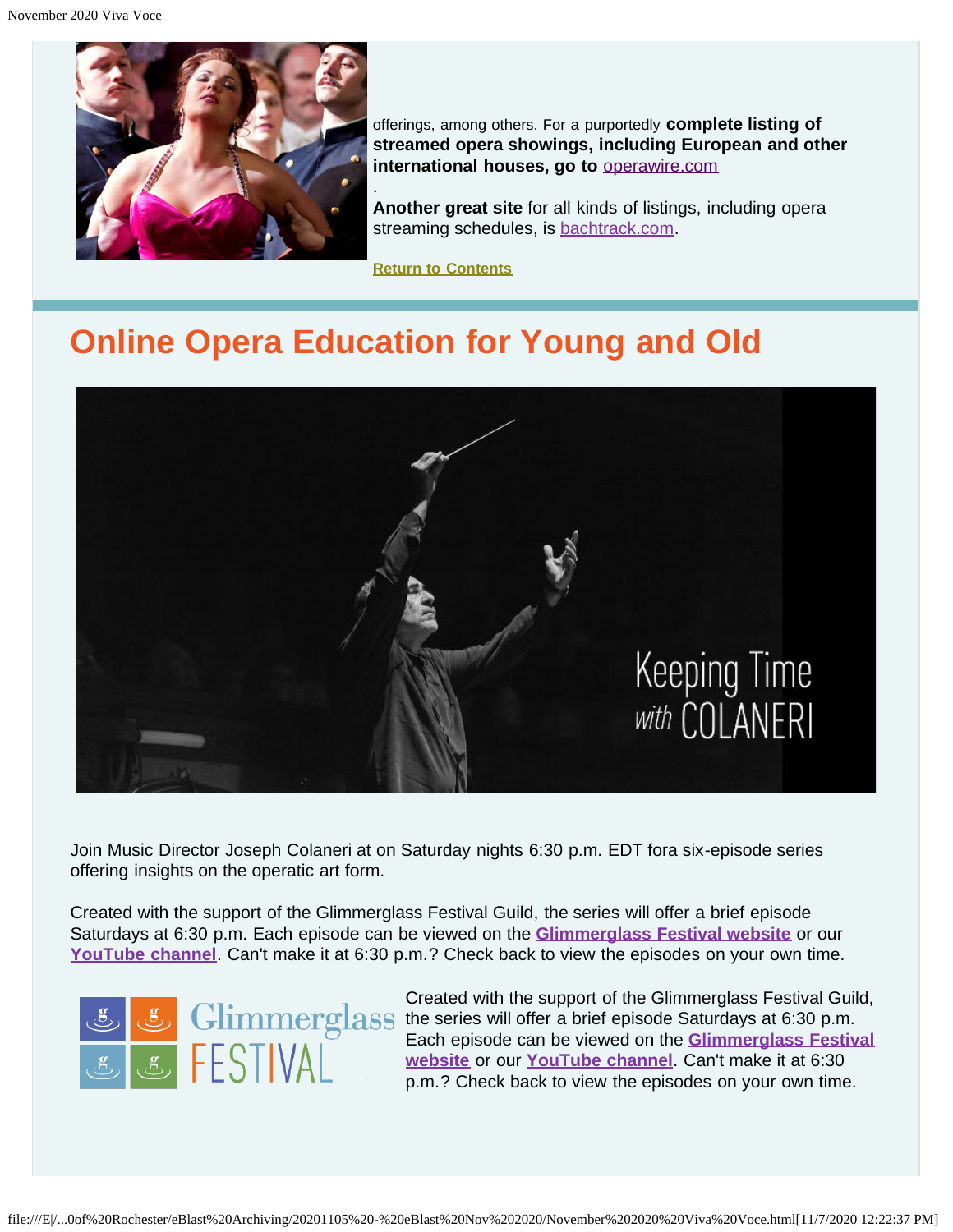

### *monkey and francine in the city of tigers* music by kamala sankaram libretto by david johnston

Fusing stories and music from India, China, and West Africa, this original children's opera tells the story of Monkey and his brainy sister Francine. They must learn to work together and use their smarts to escape the hungry Crocodile and outwit the greedy Lord of the Tigers. Combining musical styles from Bollywood, to Latin, to Jazz, and featuring relatable, contemporary language and characters, the opera conveys a timely message of unity - that together, respecting individual differences and strengths, we can accomplish anything.

Tri-Cities Opera has developed this year's Opera-Go-Round program as a virtual offering that will be delivered to students, whether in classrooms or home learning spaces, via a digital link. *Monkey and Francine in the City of Tigers* will include a detailed study guide, providing educators the flexibility to incorporate the performance into a comprehensive teaching unit. Sung in English, it runs for approximately 45 minutes.

*MONKEY AND FRANCINE IN THE CITY OF TIGERS* was commissioned by Houston Grand Opera and developed in partnership with American Lyric Theater. Premiered by Houston Grand Opera at the Heinen Theater on February 2, 2018.

**Of course, the Metropolitan Opera has many resources for both adults and students.** If you haven't explored them already, go to the main menu at [metopera.org](http://metopera.org/) and click on 'discover.' This leads to another menu of all kinds of educational features from podcasts and articles to more formal educational materials for students.

**From Chatauqua Opera**, at [chq.org/opera-video-index](http://chq.org/opera-video-index), you will find a listing of all the features that were part of the 9-week summer video opera events, which are archived on the website's Virtual Front Porch platform. These include conversations with artists, vocal events, master classes, the Opera Song Cycle, new compositions, and more.

**San Francisco Opera** has a great education site for youngsters with materials that can be used in the home as well as by educators. [sfopera.com/discover-opera/education](http://sfopera.com/discover-opera/education)

**Los Angeles Opera** has programs for both adults and children at **laopera.org/community** 

**Utah Opera** at [utahopera.org/education/school-from-home](http://utahopera.org/education/school-from-home) also has good student materials.

**From Arizona Opera**, at [azopera.org/learn-connect-opera-home-virtual-learning-tools,](http://azopera.org/learn-connect-opera-home-virtual-learning-tools) videos for middle school and older students with introductions to four operas. Although produced for Arizona Opera presentations, they are suitable as general references.

**Many opera companies** have such sites; you can search "virtual opera education" for more.

<span id="page-3-0"></span>**[Return to Contents](#page-0-2)**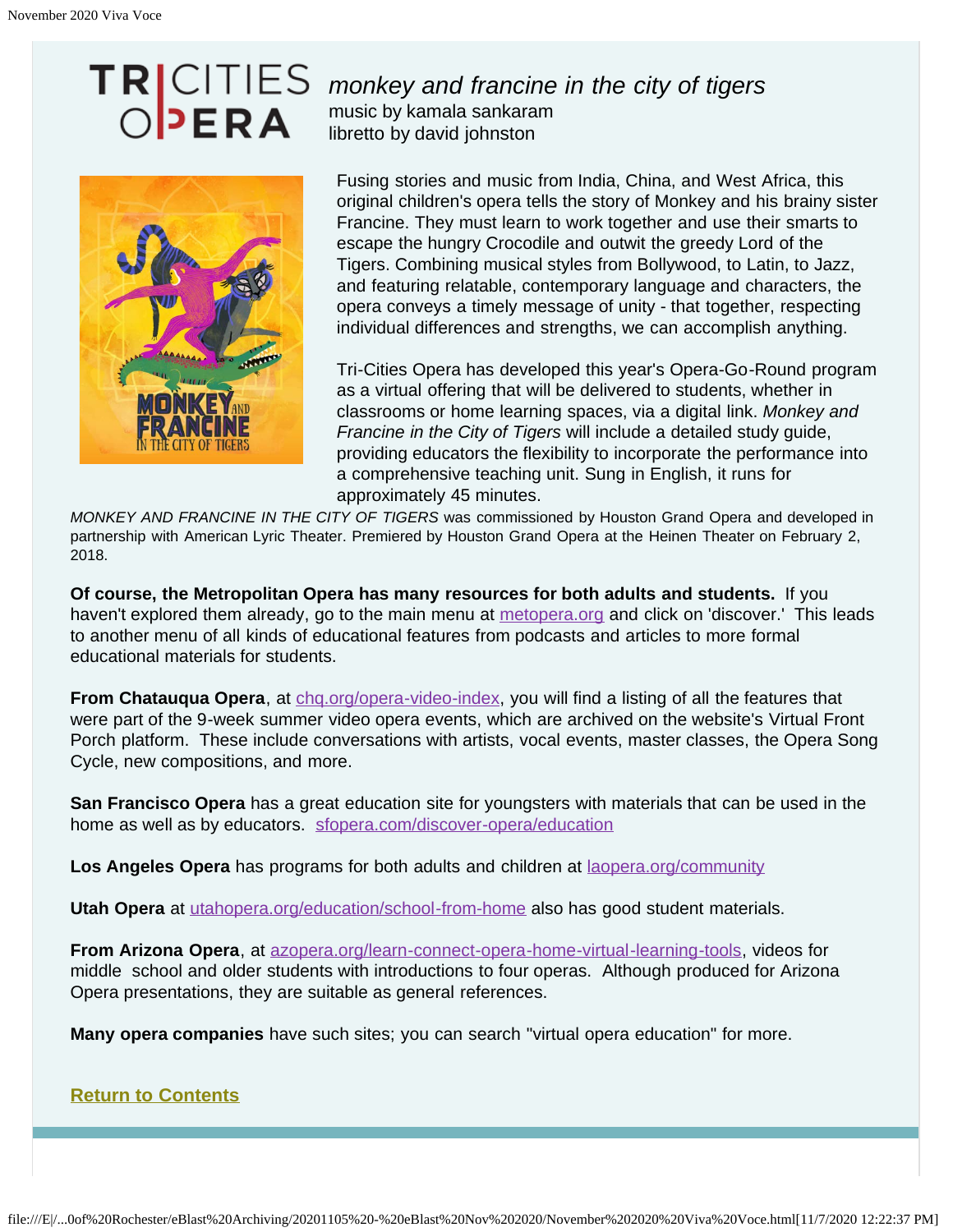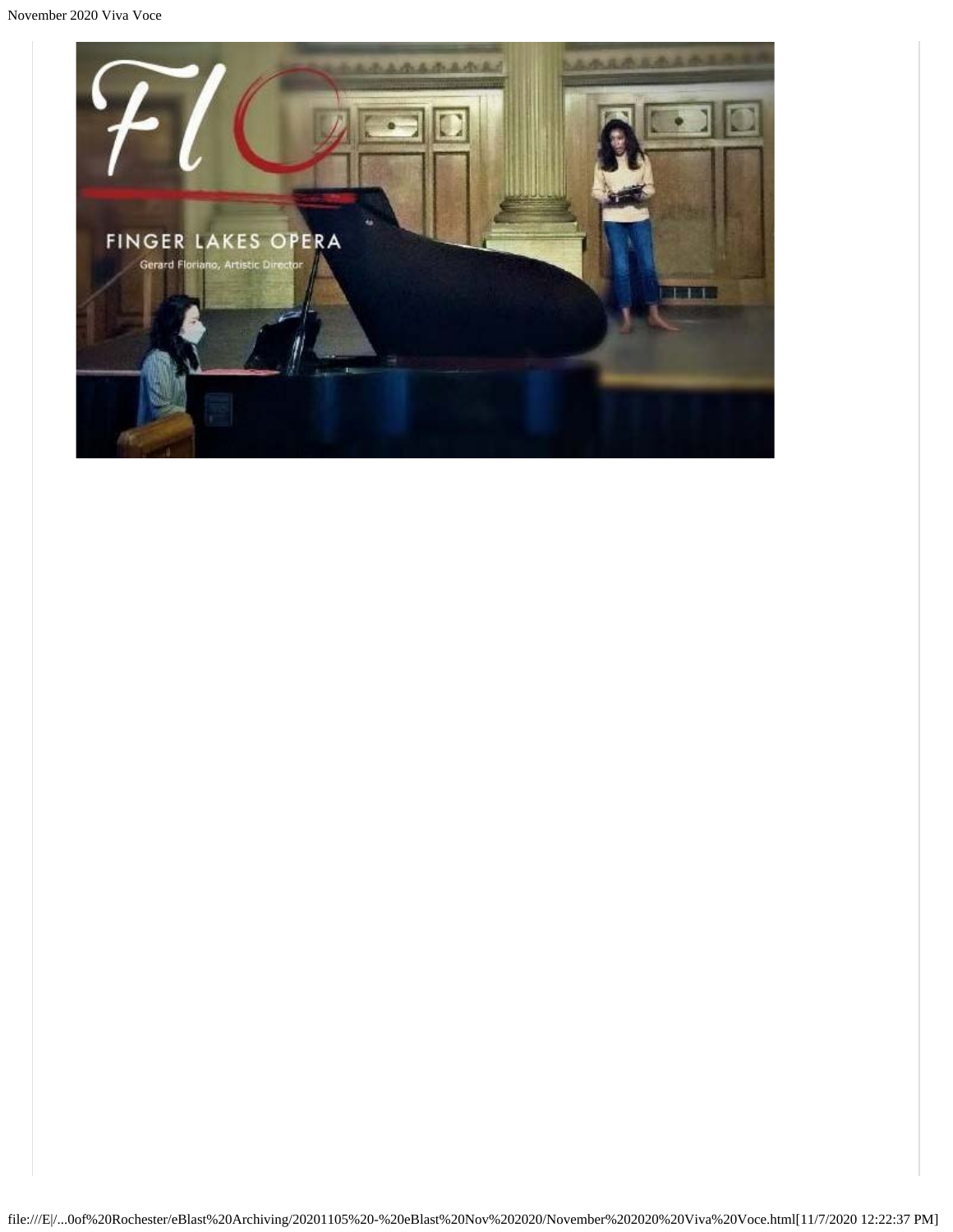

**COMING IN DECEMBER:** A unique presentation of Pinocchio with marionette puppets featuring the 2020 Tomita Young Artists.

Cast (left to right) - Tenor Matthew Campisi as GEPETTO. Baritone Rob Riordan Jr. as DR. DULCAMARA/WOLF. Pianist Brock Tjosvold serves as accompanist. Tenor David Soto Zambrana as PINOCCHIO. Mezzo Victoria Thomasch as CAT. Soprano Robin Steitz as OLYMPIA/LADY IN BLUE.

### **FOR MORE INFORMATION:**

Please reach out to floexecutivedirector@gmail.com or visit fingerlakesopera.org

### **[Return to Contents](#page-0-2)**

<span id="page-5-0"></span>

# **The Metropolitan Opera**

The Met has now cancelled its entire 2020-21 season due to the ongoing global health crisis, so there will be no Live in HD simulcasts.

**A Two-Week Tour of Opera History Part I, From Handel to Wagner, November 2-8. Part II, From Tchaikivsky to Ades, November 9-15**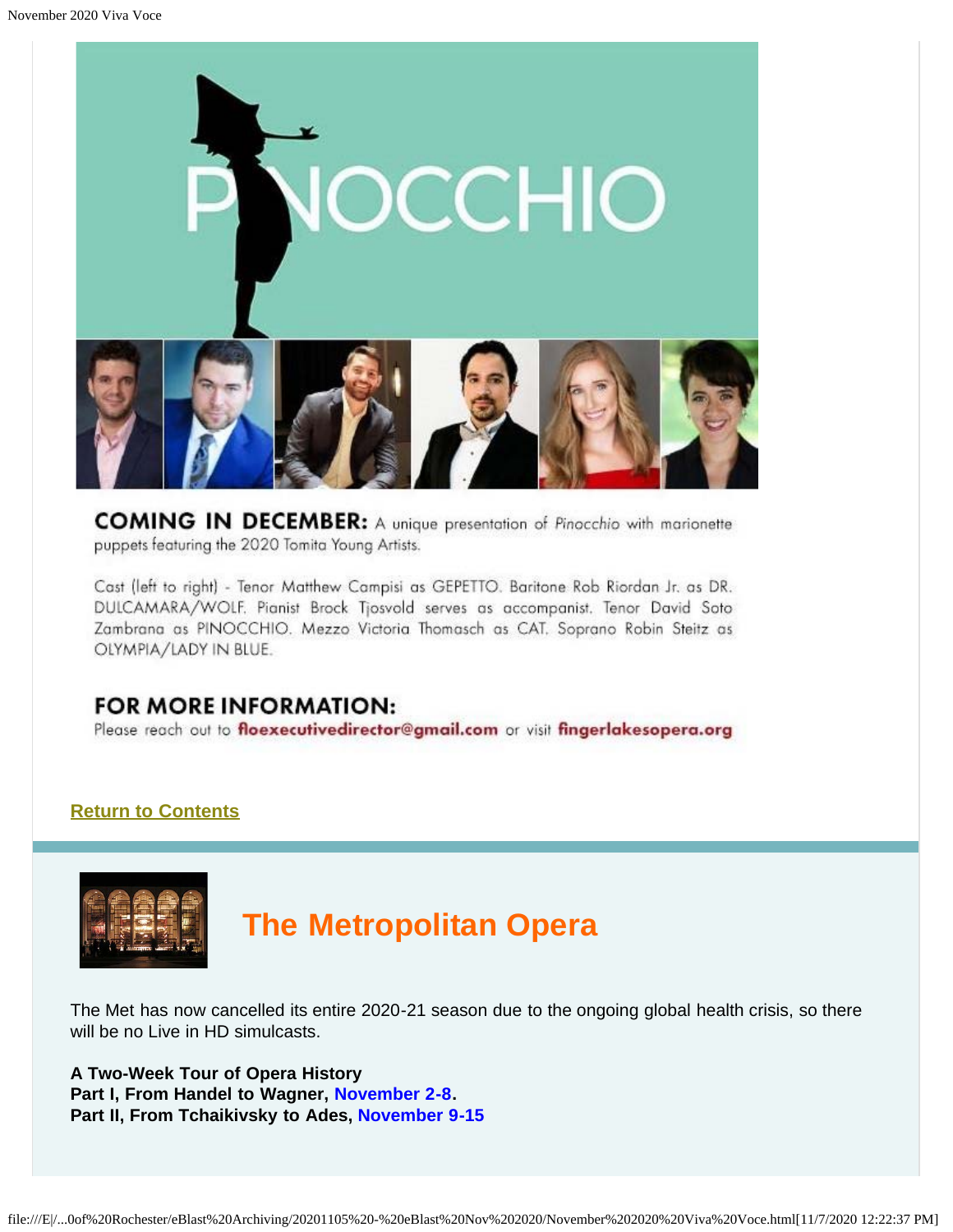

Over the course of two weeks, the Met's Nightly Opera Streams take viewers on a tour through opera history, moving chronologically from the early 18th century to the present day. Explore the articles and resources available at metopra.org to orient yourself for the journey and dive deeper into the details of the history and the music. Scroll down the first page to the block for Nightly Opera Streams November 2 to November 8 and click on Learn More. Click on Nightly Opera Streams Upcoming Schedule for the listing which includes the second week.

Select cinemas across the globe will screen **encore** presentations of **past titles** during this period. Please check your local cinema listings for more information. Despite the listing published last issue for AMC Webster, **there is currently nothing scheduled at local theaters** who regularly show the live presentations, including Webster, Tinseltown, Henrietta, and Eastview. If you are traveling, you might catch one of the following somewhere else:

**November 4**, Verdi's *Rigoletto*, with Diana Damrau, Piotr Beczala, and Zaljko Lucic.

**November 11**, Puccini's *Madama Butterfly*, with Kristine Opolais, Roberto Alagna, Maria Zifchuk and Dwayne Croft.

**December 16**, Puccini's *Tosca*, with Sonya Yoncheva, Vittorio Grigolo and Zeljko Lucic.

**[Return to Contents](#page-0-2)**



Bravo Nights are performances at The Little Caf<sub>A</sub>© of opera and musical theater selections by talented local singers in an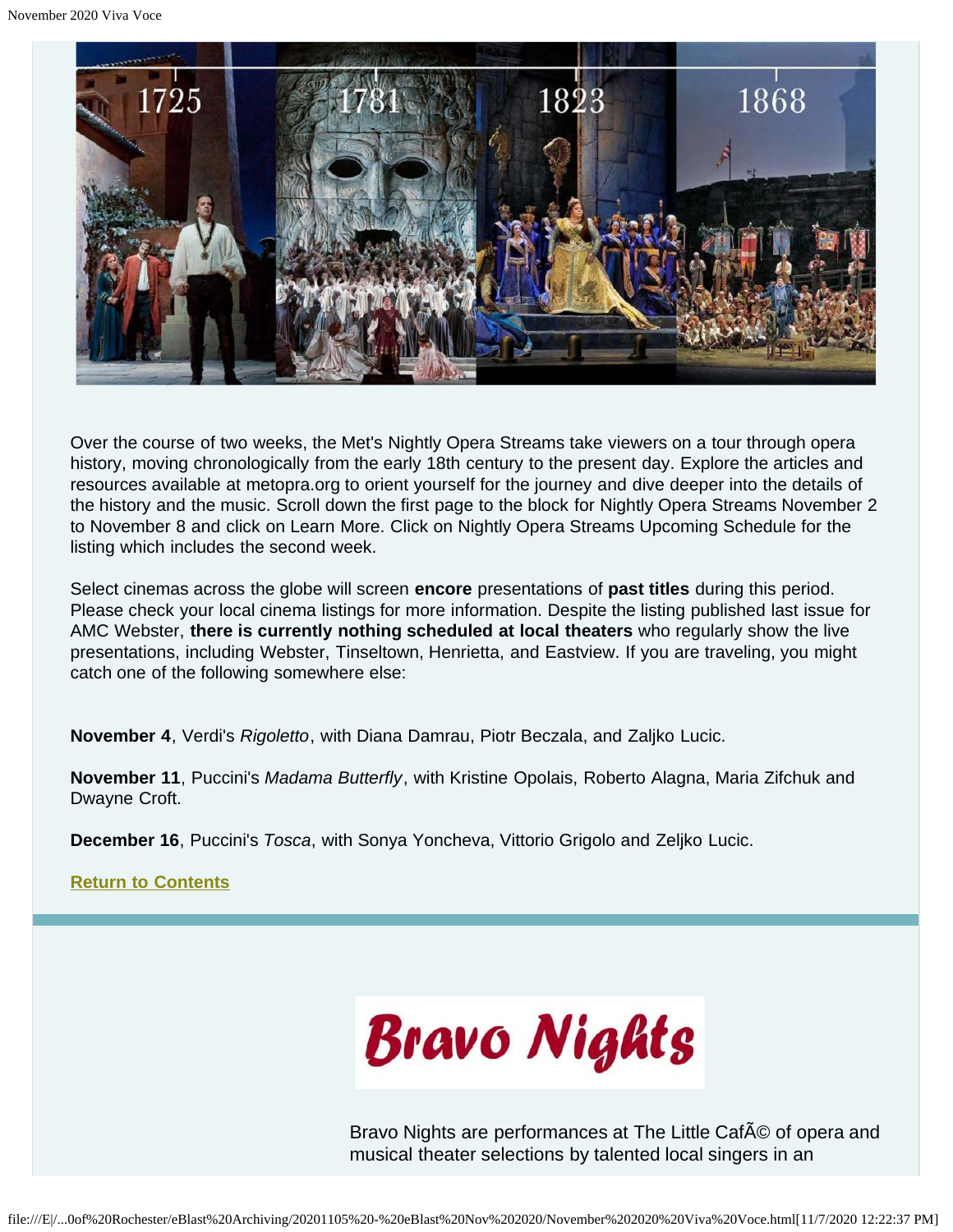<span id="page-7-0"></span>

informal setting. They are appreciated by both seasoned opera fans and newcomers who wish to learn about the art form.

Watch here for the next scheduled virtual Bravo Night and mark your calendars for a special virtual holiday concert with Mark Daniels and Rob Goodling on December 15.

In normal times, Bravo Nights take place at The Little Caf©, which is located in the Little Theatre at 240 East Avenue, performances are 7-9 pm, and refreshments may be purchased there.

### **[Return to Contents](#page-0-2)**

# <span id="page-7-1"></span>**GREAT OPERA-TUNITIES**

### **(For those wishing to explore opera without spending a lot of money)**

**FREE - Friends of Eastman Opera Voice Competition**. Look for listing in February 2021 *Viva Voce*. 8 pm, Kilbourn Hall, Gibbs Street, Rochester.

**FREE - The Lotte Lenya Competition**: young multi-talented singer/actors performing both opera and musical theater selections. See *Viva Voce* for more information about the 2021 event.

**FREE - Opera Guild Lectures** No September lectures at Fairport Library, although they may be rescheduled. See February and March 2021 *Viva Voce* for lectures at Brighton Memorial Library.

\$9/10 suggested donation - Opera Guild "Beat the Blahs." Opera DVD presentations at Temple B'rith Kodesh. Four Sundays in January at 1 pm, see the 2021 schedule in Nov and Dec 2020 issues. Pre-performance talk, refreshments at intermission, children and students always FREE.

**\$24**; UR students \$10 with ID - **The Eastman Opera Season**: (Eastman voice students). Pre-performance talks; see full listing in *Viva Voce*.

**\$25 per (senior) ticket - Metropolitan Opera simulcasts** in HD. The **20-21 simulcasts have been canceled**. See note **[here](#page-5-0)** for some encore presentations. These performances usually take place on Saturdays usually at 1 pm. An encore performance, not live, is given on the Wednesday following for \$23. Theaters are at Tinseltown, Eastview, Webster and Henrietta. See full listing and essays in *Viva Voce.*

FREE - Opera Guild Bravo Nights at The Little Caf©, live accompanied singers perform opera favorites in an informal atmosphere. See *Viva Voce* for next date.

**\$18** Opera performances from the Royal Opera House at Covent Garden are screened several times a year at **The Little Theatre**, as listed in *Viva Voce*.

**[Return to Contents](#page-0-2)**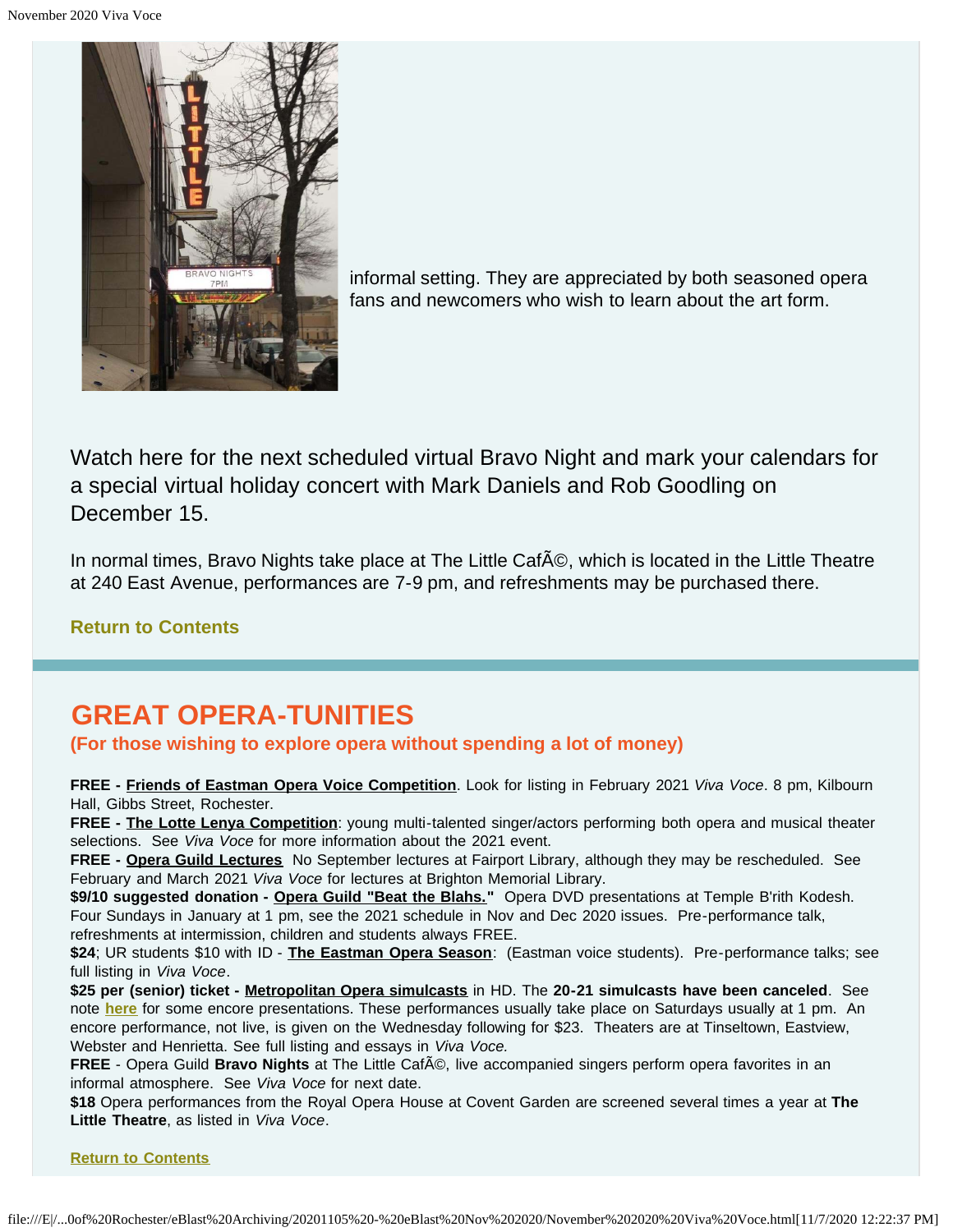# <span id="page-8-0"></span>**Eastman School of Music - Eastman Opera Theatre 2020 -2021 Season ANNOUNCEMENT SHAPING THE FUTURE.**

#### Eastman Opera Theatre Statement Regarding Covid-19

Despite the unprecedented challenges posed by Covid-19, Eastman Opera Theatre is committed to presenting a full, varied, and artistically fulfilling 2020-21 season. Our primary focus, as always, remains on the growth of our students. While the specific performance parameters of each work may change as we all adapt to an unpredictable pandemic, we have chosen titles and performance projects that may be adapted to whatever performance guidelines are dictated by changing circumstances.

In celebration of Eastman's 2021 Centennial, we have chosen to present titles during the 2021 calendar year by Eastman alumni. We will also offer an all-Mozart program in May 2021 to complement the contemporary nature of a season featuring Eastman composers.

#### **KILBOURN HALL - NOVEMBER 5, 6, 7, & 8 -2020**

(Live, Live Stream or Virtual)

Lyric A<sub>botudes</sub> -Immersive Composer Collaborations, An Evening of Staged Songs and Arias

Steven Daigle, Stephen Carr, and Madeleine Snow, Directors

Timothy Long and Wilson Southerland, Music Directors

Eastman Opera Theatre will meet the challenges of social distancing by focusing on the creative process through intimate, one-on-one musical collaborations with prominent composers for the voice and lyric stage. including Anthony Davis, Ricky Ian Gordon, Lori Laitman Missy Mazzoli, and Ben Moore. These renowned composers will each curate a program of their vocal music, join in group discussions, and guide the process up to our November performances, which will be live-streamed from Kilbourn Hall.

#### **WINTER PRODUCTION** - Dates TBD (start of the spring semester 2021)

Eastman Opera Theatre Scene Shop Postcard from Morocco -1971 Dominick Argento (ESM '58) & John Donahue Steven Daigle, Director; Timothy Long, Conductor.

#### **KODAK HALL - APRIL 2021**

Silent Night-2011Kevin Puts (ESM '94, '99) & Mark Campbell Sung in English, German, French, Italian, and Latin, with English supertitles Stephen Carr, Director: Timothy Long, Conductor 804 ANNEX BLACKBOX THEATER -MAY-2021

#### **[Return to Contents](#page-0-2)**

<span id="page-8-1"></span>

# **Teatro Grattacielo**

At Teatro Grattacielo, our mission is to promote the performances of those works in the operatic repertoire that are rarely heard in the United States. Through performances at Alice Tully Hall and other venues, educational outreach and informal lecture-concerts, Teatro Grattacielo provides emerging artists and music lovers with the opportunity to become familiar with lesser-known repertoire and performance styles, thus promoting the expansion and appreciation of operatic traditions with an eye on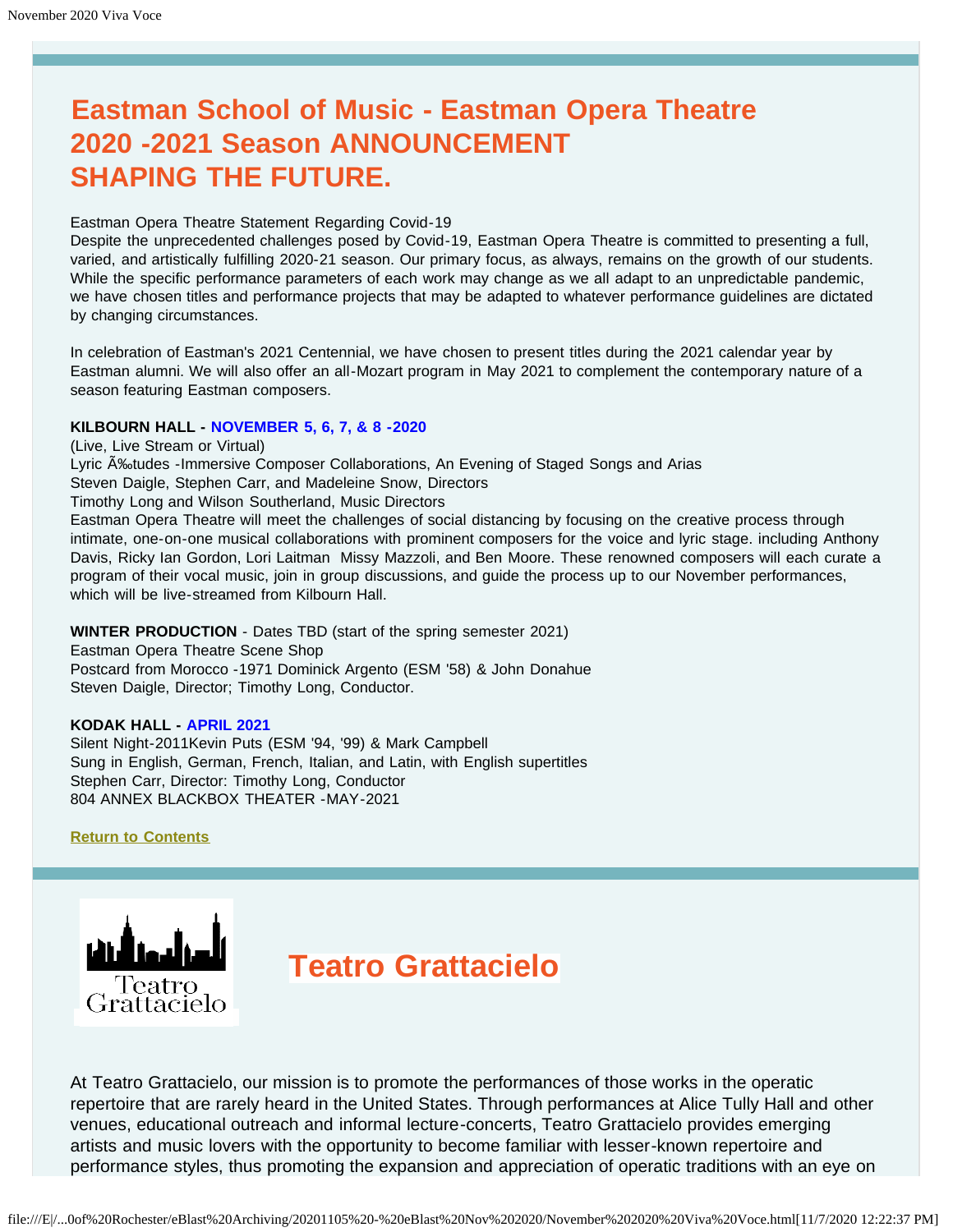diversity, innovation, technology and multimedia arts.

With a commitment to our mission in mind, we are delighted to share our most recent project, **BENIANIMO GIGLI, 100 YEARS at the Met, with scenes from Boito's** *Mefistofele***.** This project was created in celebration of the 100th anniversary of the great tenor Beniamino Gigli's debut at the Met in the role of Faust in

*Mefistofele*, which occurred on November 26,1920, and features an opening introduction by Beniamino Gigli's great-granddaughter Francesca Romana Gigli, commentary by music critic, John Yohalem, and a highly skilled cast of internationally renowned singers.



#### **Please use the link below to watch this virtual production for free!**

**<https://grattacielo.org/opera-streaming/boito-mefistofele-2020>**

Although this film is provided free through our website, we do accept donations to continue our work of promoting and expanding the operatic tradition through the performance of rarely heard operas!

There is also a virtual production of Umberto Giordano's Fedora. With filming complete, this production is set to stream through our website at **[https://www.grattacielo.org](https://www.grattacielo.org/)** at the end of November!

**[Return to Contents](#page-0-2)**

<span id="page-9-0"></span>

# **Nickel City Opera**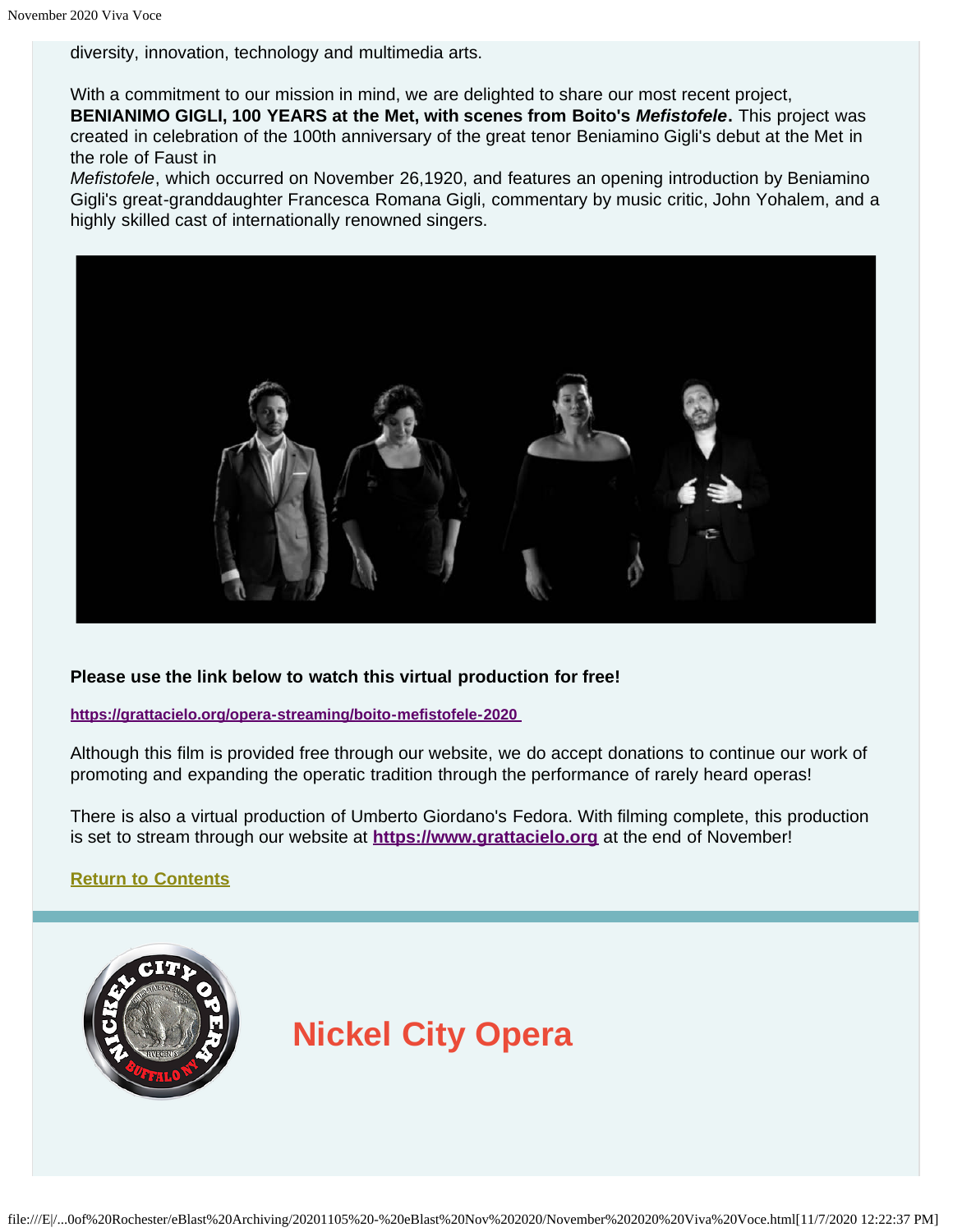### NCO PRESENTS A VERY SPECIAL EVENING with Valerian Ruminski in

*The Tale of John Charles Fix A Personal Journey, Art Songs & Arias*

Monday, December 14th, 2020 7:00pm, The Saturn Club, 977 Delaware Avenue, Buffalo More Info [Here](https://www.nickelcityopera.org/players)..

### A SPECIAL HOLIDAY PRESENTATION

*Amahl and the Night Visitors*

December 26th, 27th & 28th The Varsity Theatre, 3165 Bailey Avenue, Buffalo & additional venues TBA More Info [Here](https://www.nickelcityopera.org/players)...

### MARK YOUR 2021 CALENDARS

Sotto Voce and Nickel City Opera present

*The Second Sight* RESCHEDULED to June 26th & 27th 2021 An original opera by Jessie Downs Unitarian Universalist Church 695 Elmwood Avenue, Buffalo More Info [Here](https://www.nickelcityopera.org/players)..

All events to follow CDC, City, County, State Health guidelines as they develop. We have a greater need than ever for the experience of live music and look forward to seeing everyone soon!

**[Return to Contents](#page-0-2)**

# **CANADIAN OPERA**

COC has cancelled fall performances, but the following operas are scheduled beginning in January

**Carmen** Georges Bizet January 23, 2021 to February 19, 2021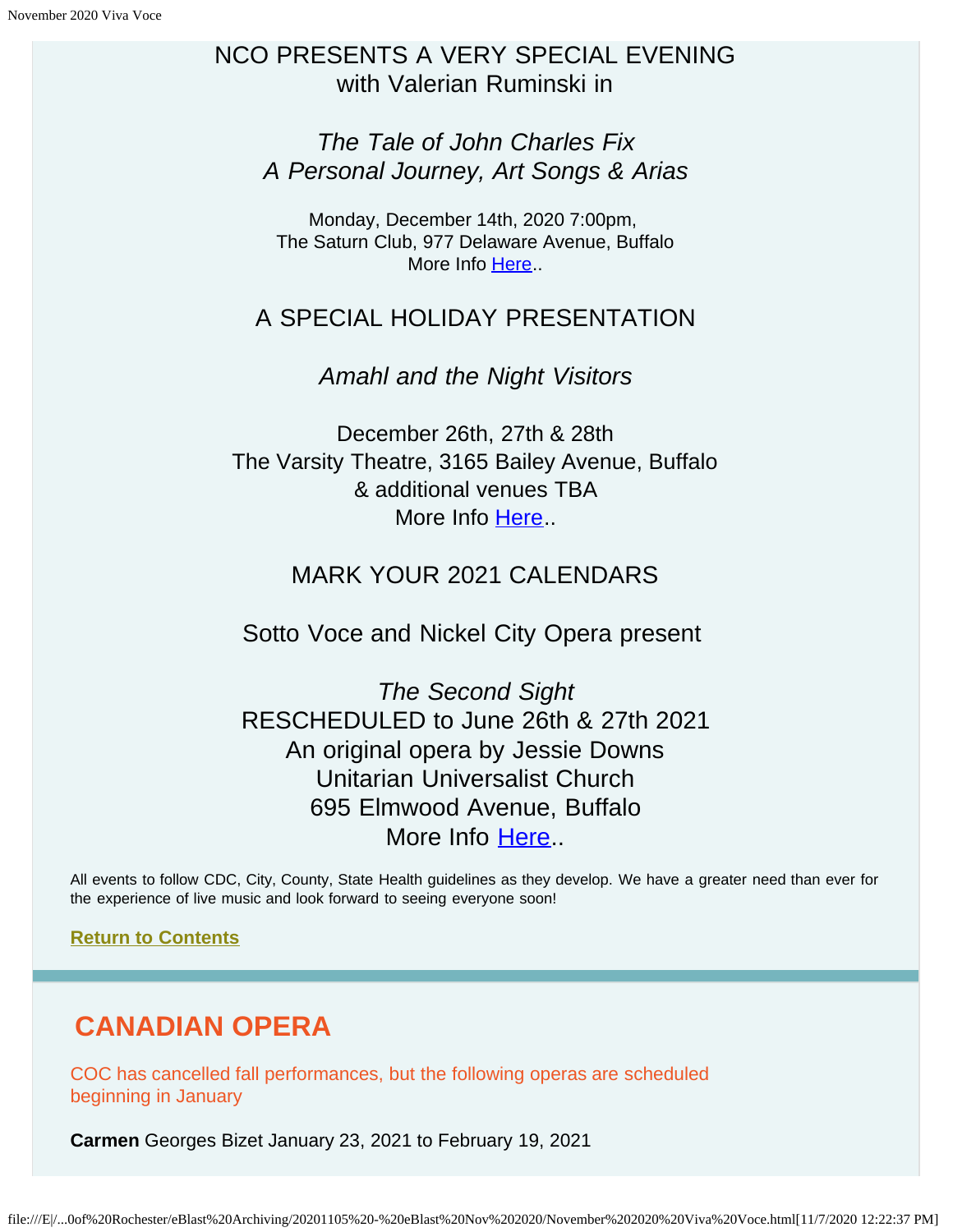

Katya Kabanova Leoŝ JanÃ<sub>i</sub>ĉek's February 6, 2021 to February 20, 2021



**La Traviata** G. Verdi April 17, 2021 to May 14, 2021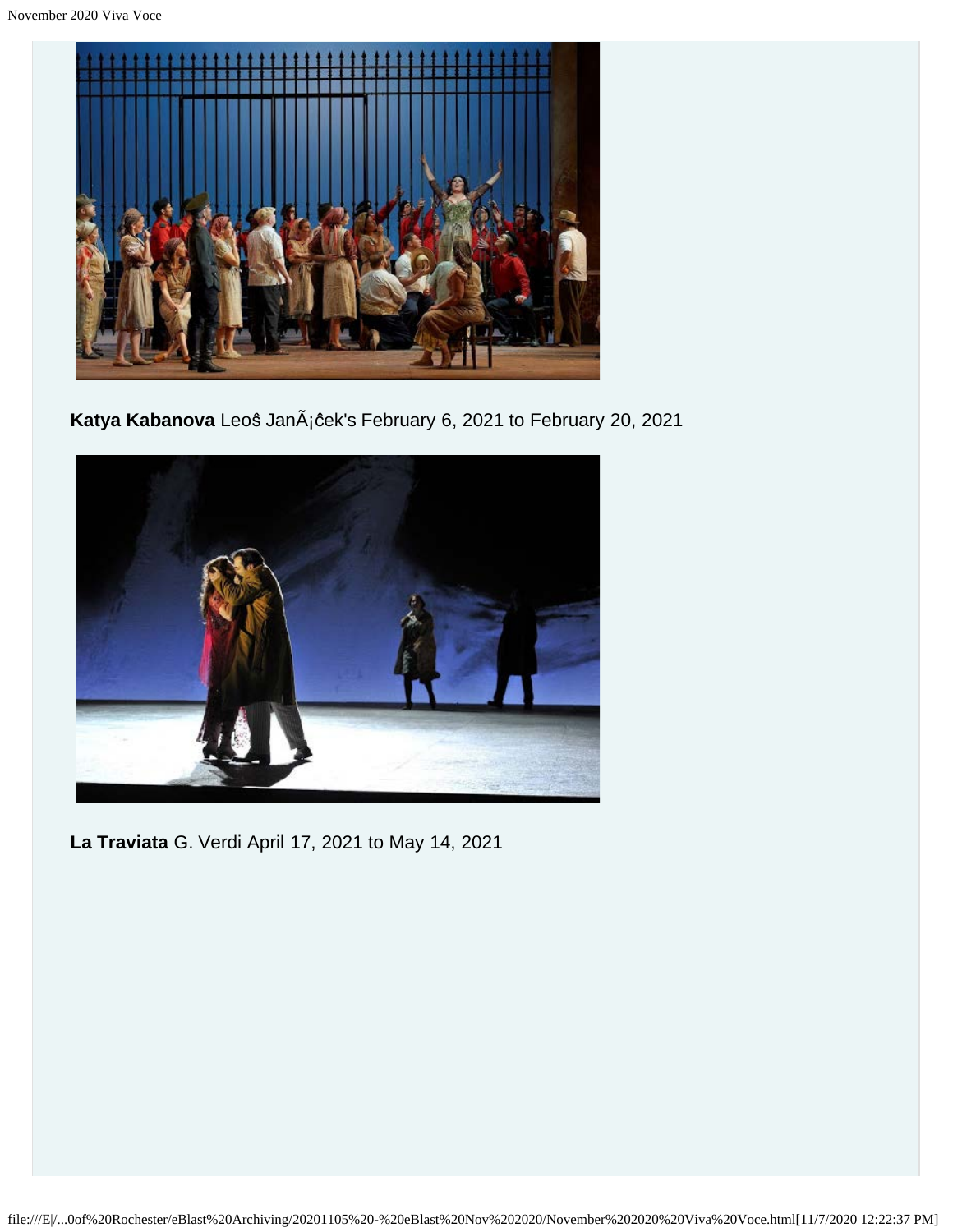

**Orfeo ed Euridice** Christoph Willibald Gluck May 1, 2021 to May 15, 2021



**[Return to Contents](#page-0-2)**

### <span id="page-12-0"></span>**Donations**

**As an** *Amici***, your contribution in any amount is greatly appreciated. All donation levels receive an invitation to the Annual Recital; those listed below will be given priority until a date specified on the invitation, and at the** *Comprimario* **level and above may request extra tickets.**

*Chorus***: \$50 per person, \$80 per couple.** *Comprimario***: \$100-\$149.** *Primo***: \$150-\$199.** *Maestro***: \$200-\$299.**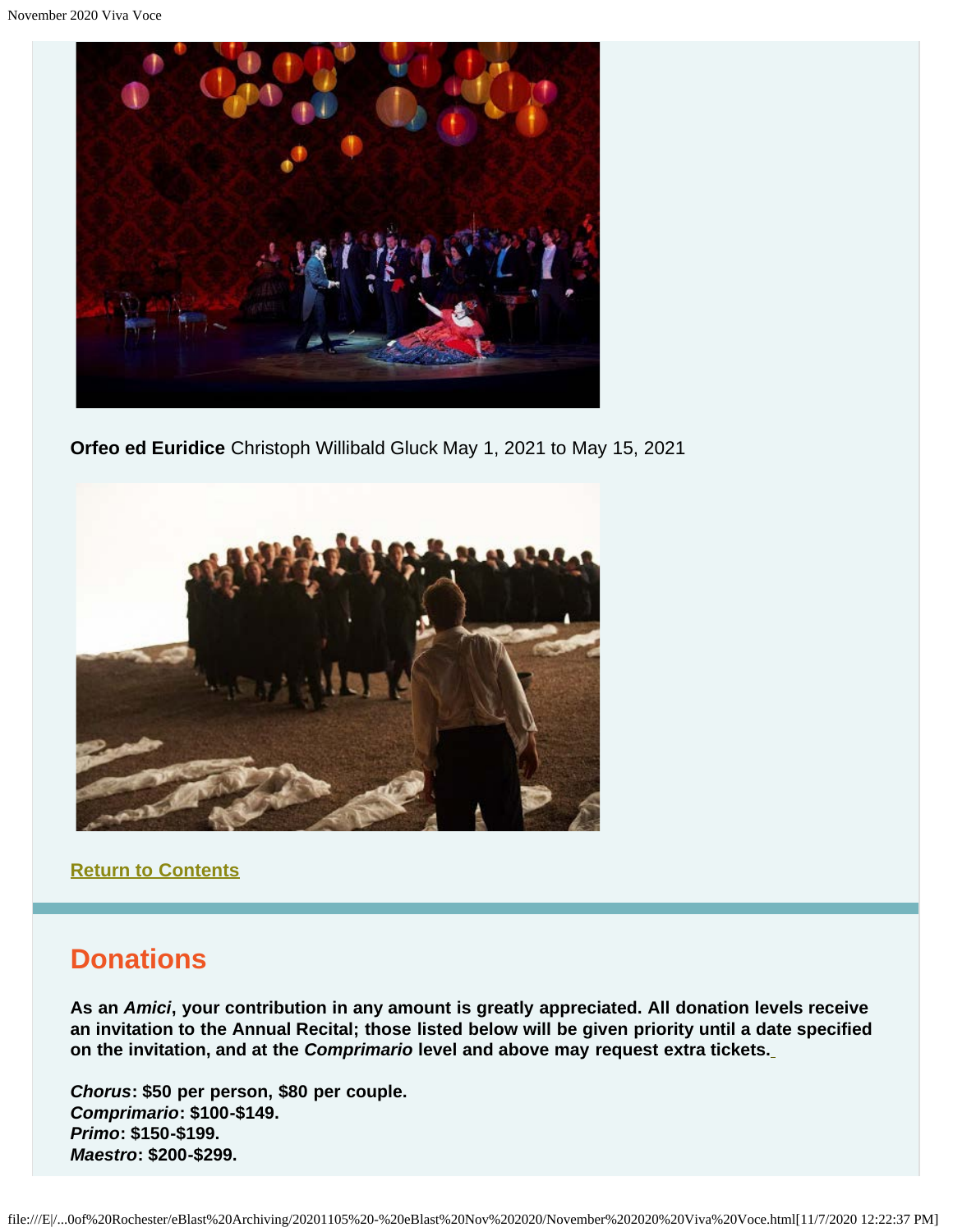*Impresario***: \$300 or more.**

### **Donate On Line**

**You may also mail a check to Opera Guild of Rochester, P.O. Box 25613, Rochester, NY 14625. Please include an email or other address for your tax receipt.**

**A Note on Tax Receipts from the President: I am sorry that I am unable to continue President Emerita Agneta Borgstedt's practice of sending a personal thank you note to each contributor. The IRS does not require a charity to give, or the donor to have, a formal acknowledgment from the charity for donations under \$250.00. Your cancelled check or credit card record is sufficient evidence for your donations below this amount if you itemize them. Donations of \$250.00 and above will receive the required acknowledgment from the Opera Guild before January 31st following the end of the calendar tax year. The invitation to the Annual Recital is our way of showing our appreciation to our donors and we sincerely hope to see you there!**

**[Return to Contents](#page-0-2)**

### <span id="page-13-0"></span>**News from your Opera Guild**

The best news I can bring you is that of our Holiday Concert, to be streamed on December 15th. (See the website in December for the program at **[www.rochesteroperaguild.org](http://www.rochesteroperaguild.org/)**.) Our tenor, Mark Daniels is great, the selections are varied, and the recital will be professionally recorded in the festive Corn Hill home of Rob Goodling, vocal coach and accompanist. Look also for Rob's Opera Profile in the December issue. Holiday music to lift our spirits in the traditional way!

Many other things are up in the air, including the financial health of the Opera Guild and other organizations. As of this writing, the donation requests letters have not been received, between delays in the mailing organization, the post office and the Guild itself, although they will be soon. I know the financial picture is uncertain, but your donation in any amount helps, not least in lifting the spirits of those in charge of your Opera Guild. PayPal is always available.

Viva Voce is delayed because I have been trying to get specific information about future events, for example, Beat the Blahs. I have been unable for the most part to do so. Although The Little is preparing to re-open, as yet there are no operas from Covent Garden scheduled. There is a possibility of *The Magic Flute* on December 5th at Tinseltown, but this is subject, as we might expect, to a renewal of pandemic restrictions on theaters.

The holidays will be different this year. Fortunately, there is plenty of music to be had -streaming operas and concerts, on the radio, and I hope, via your own making. I encourage you to sing every day! It has known health benefits, and will show your resolve not to be brought down by our current circumstances.

I hope all of you are well and have reason to be grateful.

Best wishes, Carol Crocca

**[Return to Contents](#page-0-2)**

# <span id="page-13-1"></span>**New Feature!**

file:///E|/...0of%20Rochester/eBlast%20Archiving/20201105%20-%20eBlast%20Nov%202020/November%202020%20Viva%20Voce.html[11/7/2020 12:22:37 PM]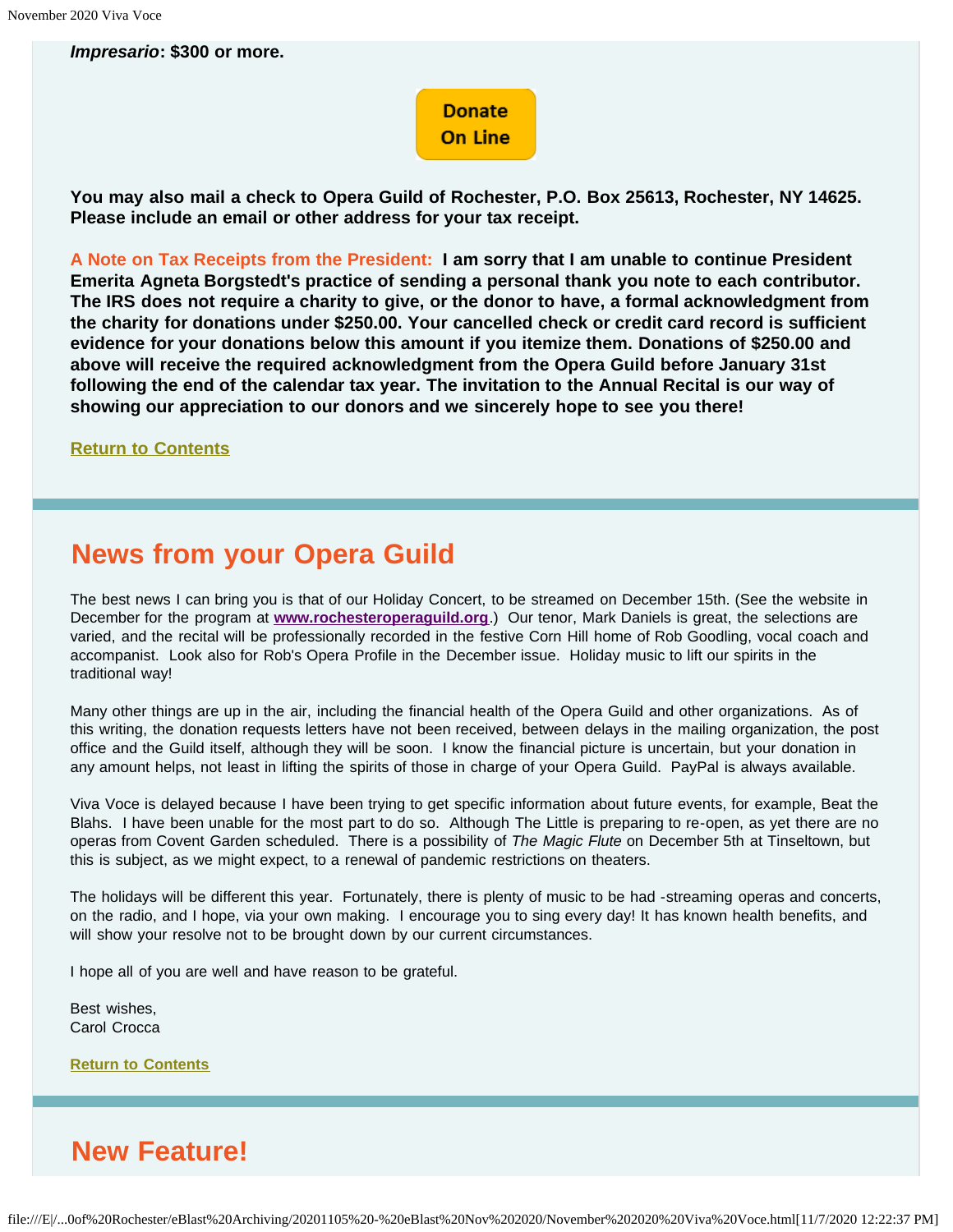The next article in our new feature, Opera Profiles, will appear in December's issue. Until then, we bring you again the first in this series. There follows an article about Rose-Marie Klipstein, Board Chair of Finger Lakes Opera, who has been a contributor of expertise and support to opera in Rochester for many years.

**[Return to Contents](#page-0-2)**

### <span id="page-14-0"></span>**Rose-Marie Klipstein, Peerless Volunteer**

By Elizabeth Long, Executive Director, Finger Lakes Opera

Successful non-profit performing arts organizations thrive because of strong leadership: visionary artistic direction, committed management and, of course, resilient governance. An effective board president works to engage all members not simply for the betterment of an organization but also for the community in which it resides. At Finger Lakes Opera, the company has been fortunate to have Rose-Marie Klipstein as board president since shortly after it was awarded 501(c)(3) status in late December 2016.

[For the interesting history of Finger Lakes Opera, see accompanying article.]

Before Finger Lakes Opera, Rose-Marie served on the boards of the Norman Howard School, Young Audiences of Rochester, Friends of Rochester Public Library, and served as president of the boards of Literacy Rochester, the Brighton Memorial Library, and Friends of Eastman Opera. "Rose-Marie is a peerless volunteer. The late Eastman School of Music Dean Doug Lowry commented that Rose-Marie stood out above all the volunteers he had worked with over his entire career," former Rochesterian and FEO President Cathy Lewis stated.

So, who is Rose-Marie Klipstein, and how did she become the contributor to the growth and direction of so many Rochester organizations?

Rose-Marie was born in Stuttgart, under the flag of the Third Reich, two months before Hitler invaded Poland. She spent most of her first six years in bomb shelters, moving from one bombed out building to another, occasionally farmed out to country relatives. She has a lasting fear of basements and sitting in the middle of rows with no escape. When World War II ended and US soldiers marched through her city streets, almost six-year-old Rose-Marie was one of many who met the soldiers with cheers and V-signs because they showered everyone with chewing gum and Baby Ruths, Rose-Marie's favorite candy bar ever since.

She moved to Newcastle, England at the age of 9, and it was while living there that her father took her to see American heartthrob Mario Lanza in The Great Caruso. After hearing his marvelous tenor voice, Rose-Marie instantly fell in love with opera. Her family returned to Stuttgart in 1952 and Rose-Marie saw her first live opera, *Tales of Hoffmann*, at the Staatsoper (one of the few major German opera houses not destroyed in the war).

Rose-Marie left Stuttgart on her 17th birthday, sailed for America and upon arrival in New York City, at a hotel near Grand Central Station, on a tiny television set, watched the Democratic Convention featuring Adlai Stevenson and Estes Kefauver. "I remember thinking - what a bizarre happening: democracy at work in a party atmosphere?" She entered the strange American high school world that included crinolines, bobby socks, lipstick, shaved legs, and especially bizarrely, Elvis Presley. "Can you imagine the effect he had on a girl raised on classical music and folksongs?" Rose-Marie chuckles. She also was introduced to civil rights: the quest for integration of schools in Little Rock, Arkansas was much in the news. Her Ridgewood High School history teacher explained that yes, indeed, the Civil War had freed the slaves, but they were still fighting for their civil rights. That prompted Rose-Marie to become involved with civics, little realizing then that the fight for civil rights would be ongoing. That teacher also assigned a research paper on UN Secretary-General Dag Hammerskj $\tilde{A}$ fild. Rose-Marie was surprised to discover she could find resources at the public library, which was free. That made Rose-Marie aware of how much a community could provide for its citizens and how many people volunteered to help those services. Going forward, she pledged to find ways to contribute herself.

After two years at Swarthmore College, Rose-Marie had every intention of moving back home to Stuttgart and purchased a ticket to her birthland in the summer. Upon arrival in Stuttgart, as she tried to find herself at home again in Germany, she realized her world had expanded exponentially. Germany no longer felt like home; she returned to Ridgewood, New Jersey and became a citizen, in time to vote for John Kennedy. In May of 1965, Rose-Marie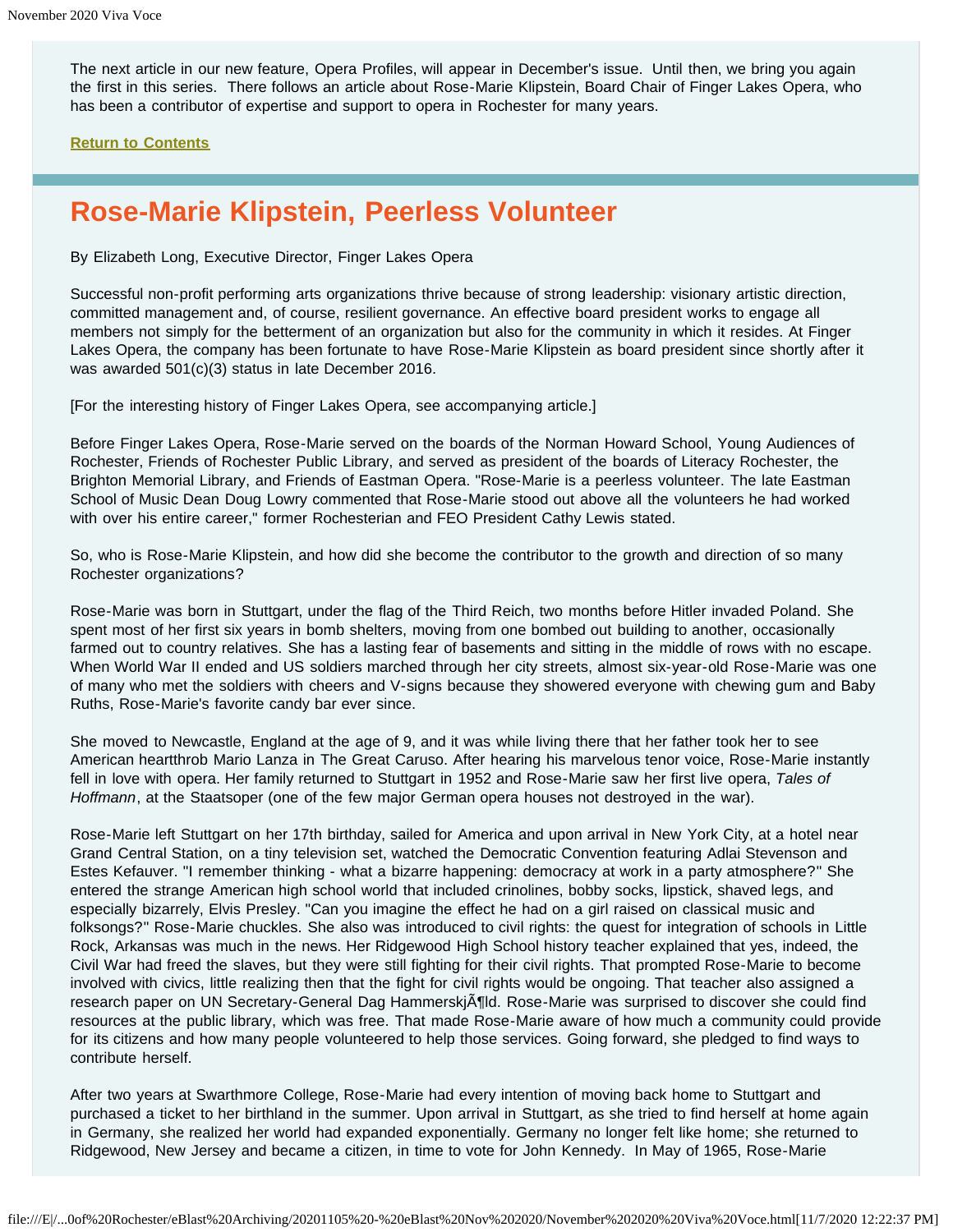married an American of German ancestry. They married coincidentally but unwittingly on the 20th anniversary of VE-Day and spent 36 happy years together before he passed away in 2001. Rose-Marie has three sons and four grandchildren.

This author remembers hearing about her foray into serious volunteerism as she was being honored by the Literacy Volunteers of Rochester (now called Literacy Rochester) for 45 years of service to the community at a special luncheon in May of 2019. As she was driving home from dropping her youngest child off for the first day in nursery school, she heard a radio ad for taking a Literacy Volunteers workshop and volunteering to tutor. When she got home she called, and the rest, shall we say, is history. John Williams, who worked at Literacy Volunteers for some years, describes Rose-Marie as, "...a driving force behind Rochester's goal of being a more literate community. Rose-Marie always gives 200% and her example inspires others to do the same. And former Literacy Rochester Executive Director Eliza Coyle offered this, "One thing I love about Rose-Marie is that she is fearless and unafraid to tackle the tough issues. She has a strong moral compass and the drive to see projects through from idea to completion, no matter how much effort is involved.

Rose-Marie also remembers those days. "I remember, in the early 80s, when I was working on my master's degree at Nazareth, raising a 17, 16 and two 14-year old boys (one, a foreign exchange student from Madrid who lived with us for a year) and also becoming more involved on volunteer boards. Trying to juggle those civic responsibilities, which I take very seriously, my family life and career - those were challenging times."

On tackling tough issues, Rose-Marie has this to say: "One organization in particular had the opportunity to move from all-volunteer management to the hiring of staff. Transitioning from one to the other is always difficult; certain board members become accustomed to performing administrative tasks that ultimately must be turned over to professional staff. With any young organization, this kind of transition is painful. There were uncomfortable conversations that needed to be had with people unwilling to move forward."

Whether as a board member or board president, Rose-Marie understands what it means to be a board member. She understands the roles, responsibilities, and expectations of what it takes to be a good board member. This author can say, "She isn't afraid to address challenges and is eager to work hard to move the needle forward. I've served on boards and been the senior staff person who has reported to the board chair. She is the best I've had the privilege to work with. People like Rose-Marie don't always tell you what you want to hear but they definitely tell you what you need to hear."

In the last few months Rose-Marie has, like the rest of us, been forced to partake in her favorite artform through a screen. "Don't get me wrong - I've always enjoyed the high definition presentations of opera at our local movie theaters and Saturday afternoons listening on the radio. And I'm proud of what Finger Lakes Opera accomplished in a short amount of time this summer - the wonderful video programming online. But music, opera - it's a living artform and that doesn't translate powerfully enough through a screen. We will keep doing what we must to stay safe, but I can't wait for the time when we all can be together again. And hopefully when that happens, we'll have a lot of new friends joining us."

#### **[Return to Contents](#page-0-2)**

### <span id="page-15-0"></span>**The Founding and Re-founding of Finger Lakes Opera**

By Elizabeth Long, Executive Director, Finger Lakes Opera

The Finger Lakes Opera initially enjoyed great success under the wing of SUNY Geneseo, after being co-founded by Artistic Director Gerard Floriano (who is also chair of the college's music department). The first performances of Carmen, held in the summer of 2013, were sold out, the community of Geneseo had wholeheartedly and enthusiastically embraced Finger Lakes Opera, and it seemed as though the partnership between the company and college would be a fruitful one. Even in those early days though, Maestro Floriano was encouraged to have an advisory council and one of the first people he asked to serve on the panel was Rose-Marie Klipstein (as well as current Opera Guild of Rochester member Helga Strasser, and Suzanne Gouvernet). "As a founding member of the advisory board to Finger Lakes Opera (or as I refer to them, "i consiglieri"), Rose-Marie was instrumental in helping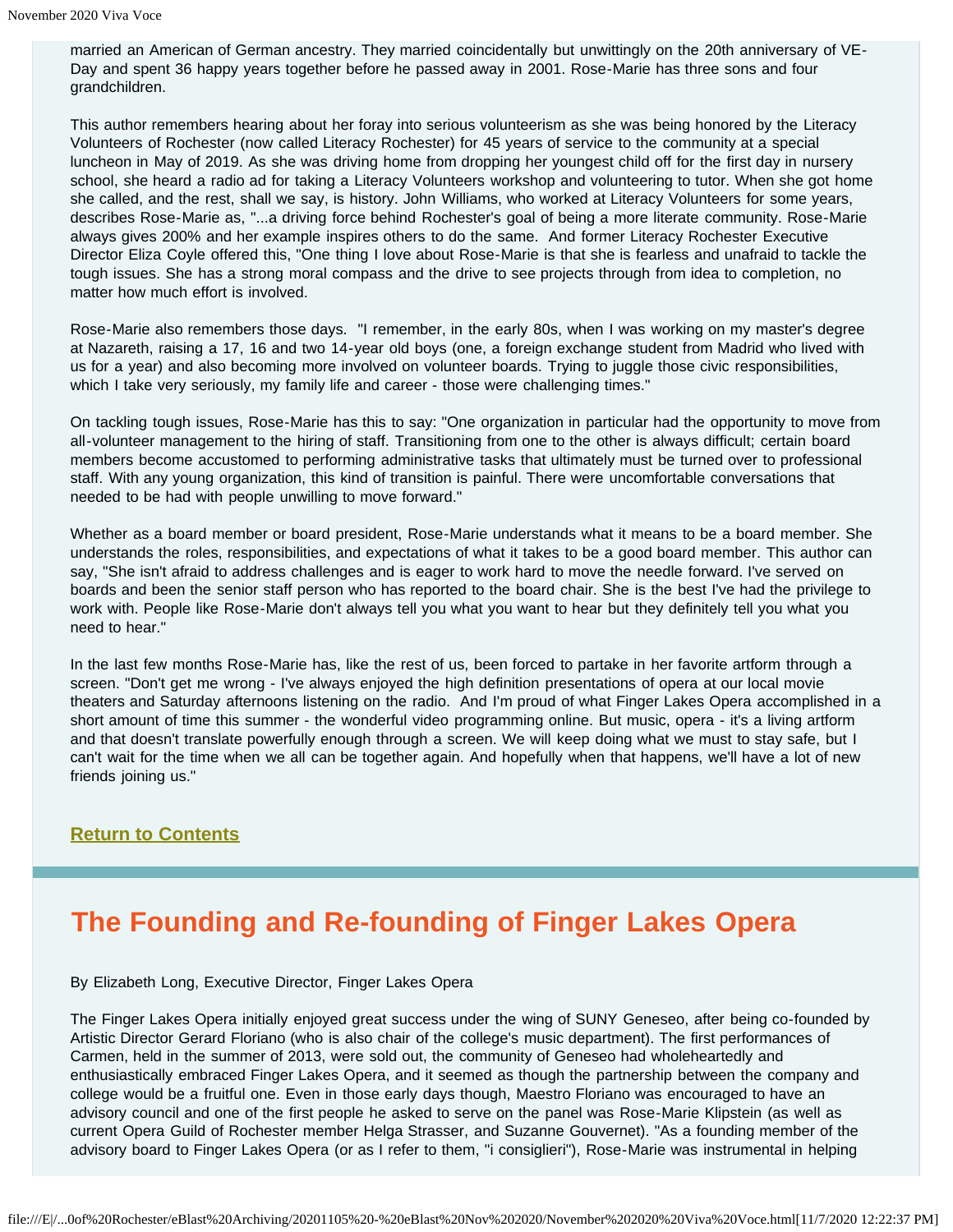FLO get started at SUNY Geneseo in 2013 and has been a stalwart and brilliant leader since our inception. ... Simply put, there is no Finger Lakes Opera without Rose-Marie Klipstein," Floriano states.

In the fall of 2016, while planning for the 2017 season, SUNY Geneseo announced it would no longer host Finger Lakes Opera at the college. "This was a devastating blow to the company," Rose-Marie explains and goes on to say, "I think those associated with Finger Lakes Opera, including the Geneseo community, felt the decision was made arbitrarily and shortsightedly. Luckily, we had the advisory council, now larger with the fortunate addition of a lawyer, Helen Zamboni. I distinctly remember meeting at my dining room table when we voted to proceed with steps necessary to become an independent, non-profit performing arts organization."

It is no surprise to those reading this article that one of the main reasons FLO was able to proceed with its 2017 season and the successful performances of Tosca was the generous support of the Opera Guild of Rochester. "The Guild provided the single largest gift during the 2017 season," Rose-Marie stated. "Their support was invaluable and continues to be greatly appreciated to this day."

Since that first season, Rose-Marie has overseen the addition of a young artist program, the hiring of the company's first year-round staff person, the first strategic planning process, and the promotion of the company from Associate to Professional Company Member within Opera America. "It has been a pleasure to work with Rose-Marie, and to learn about her dedication to opera, to Finger Lakes Opera, and to the larger Rochester community. She is a skilled and dynamic board leader who appreciates the value of teamwork and hard work!" Opera America President & CEO Marc Scorca remarked.

See FLO listing **[here](#page-3-0)** for upcoming events.

#### **[Return to Contents](#page-0-2)**

### <span id="page-16-0"></span>**Pegasus Early Music Fall 2020 Season (Virtual)**

November 20 at 7:30pm and November 22 at 4:00pm:

**Beiliang Zhu,** *baroque cello*

Another local musical icon, award-winning cellist Beiliang Zhu, plays an unusual program which includes a Bach violin partita on 5-string cello and other virtuosic solos.

December 11 at 7:30pm and December 13 at 4:00pm:

**At the Court of the Sun King:** *Elisabeth Jacquet de la Guerre, composer and musician* Pegasus Director Deborah Fox presents a multi-media presentation on the life and music of this trend-setting independent woman at the French royal court of Versailles.

**Please check the [website](https://www.pegasusearlymusic.org/) or newsletters closer to each date to find out how to access. All events will be online and free!** Please note that artists will be paid their professional performance fees, and donations will be gratefully accepted.

#### **[Return to Contents](#page-0-2)**

### **Pegasus Early Music**

**The Pegasus season has been postponed until 2021.**

*L'Orfeo*

by Claudio Monteverdi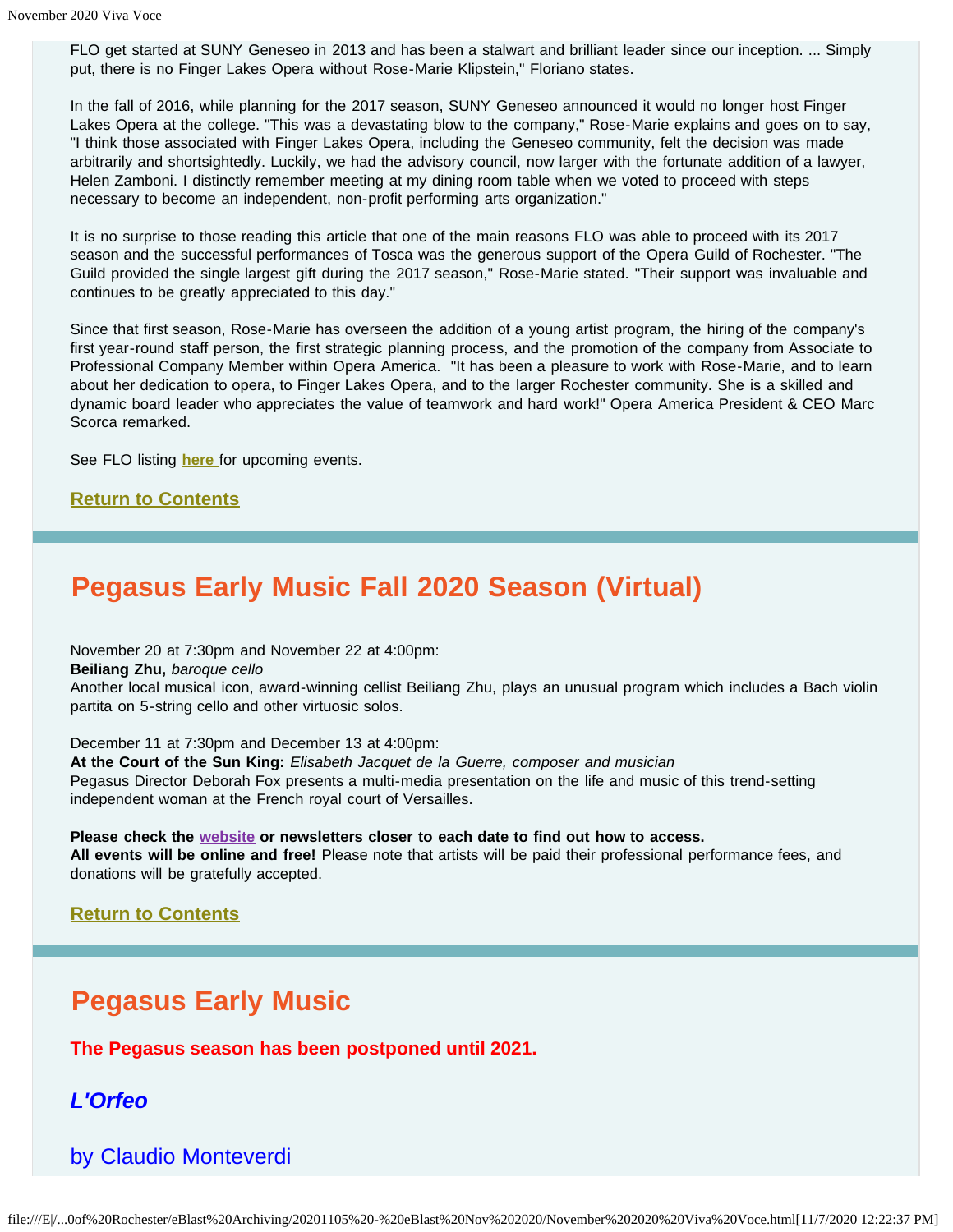

<span id="page-17-0"></span>**August 19, 20 and 22, 2021** Pre-concert talks 1 hour before each performance

**Hart Theater** at the Louis S. Wolk Jewish Community Center 1200 Edgewood Avenue, Rochester

This ground-breaking opera, written in 1607 and considered the first "real" opera, still has the power to captivate audiences over 400 years later, with its universal story, virtuosic expressive music, and colorful orchestration. Its themes of love and loss, human weakness and strength, redemption and the power of music, remain relevant today and will resonate profoundly with our audiences.

As Orfeo, famous for his musical prowess, joyfully celebrates his marriage to Euridice, a messenger brings the news that she has died. Orfeo travels the treacherous path to the Underworld to win her back-with his seductively entrancing music -only to lose her again because of his own doubt. Eventually escorted by the god Apollo, he ascends to the heavens where he can be reunited in the stars with his Euridice. A cast of shepherds, nymphs, spirits, and gods support the flow of the drama with dance, heartfelt solos, and dynamic choruses, that comment on and interpret the action.

We are thrilled to present tenor Colin Balzer in the virtuosic and dramatically expressive role of Orfeo, the singer who must travel to Hell and back to regain his beloved Euridice.

**[Michael Beattie](https://www.pegasusearlymusic.org/artist/michael-beattie/), music director [Emily Cuk](https://www.pegasusearlymusic.org/artist/emily-cuk/), stage director [Julia Noulin-Merat,](https://www.pegasusearlymusic.org/artist/julia-noulin-merat/) scenic designer [Peggy Murray,](https://www.pegasusearlymusic.org/artist/peggy-murray/) choreographer Whitney Locher, costume designer John Cuff, lighting designer**

**Orfeo:** Colin Balzer, tenor **Musica & Proserpina:** Laura Heimes, soprano **Apollo:** Sumner Thompson, tenor **Messenger & Speranza:** Debi Wong, mezzo-soprano **Caronte:** Steven Hrycelak, bass **Euridice:** Madeline Healey, soprano **Plutone:** Mischa Bouvier, baritone **Pastori, Spiriti:** Andrew Fuchs, Jonas Budris, tenors; Douglas Dodson, countertenor; and a chorus that includes young emerging artists of the Pegasus Rising program

**[Return to Contents](#page-0-2)** 

Submission deadline for the next issue is the 15th of the previous month